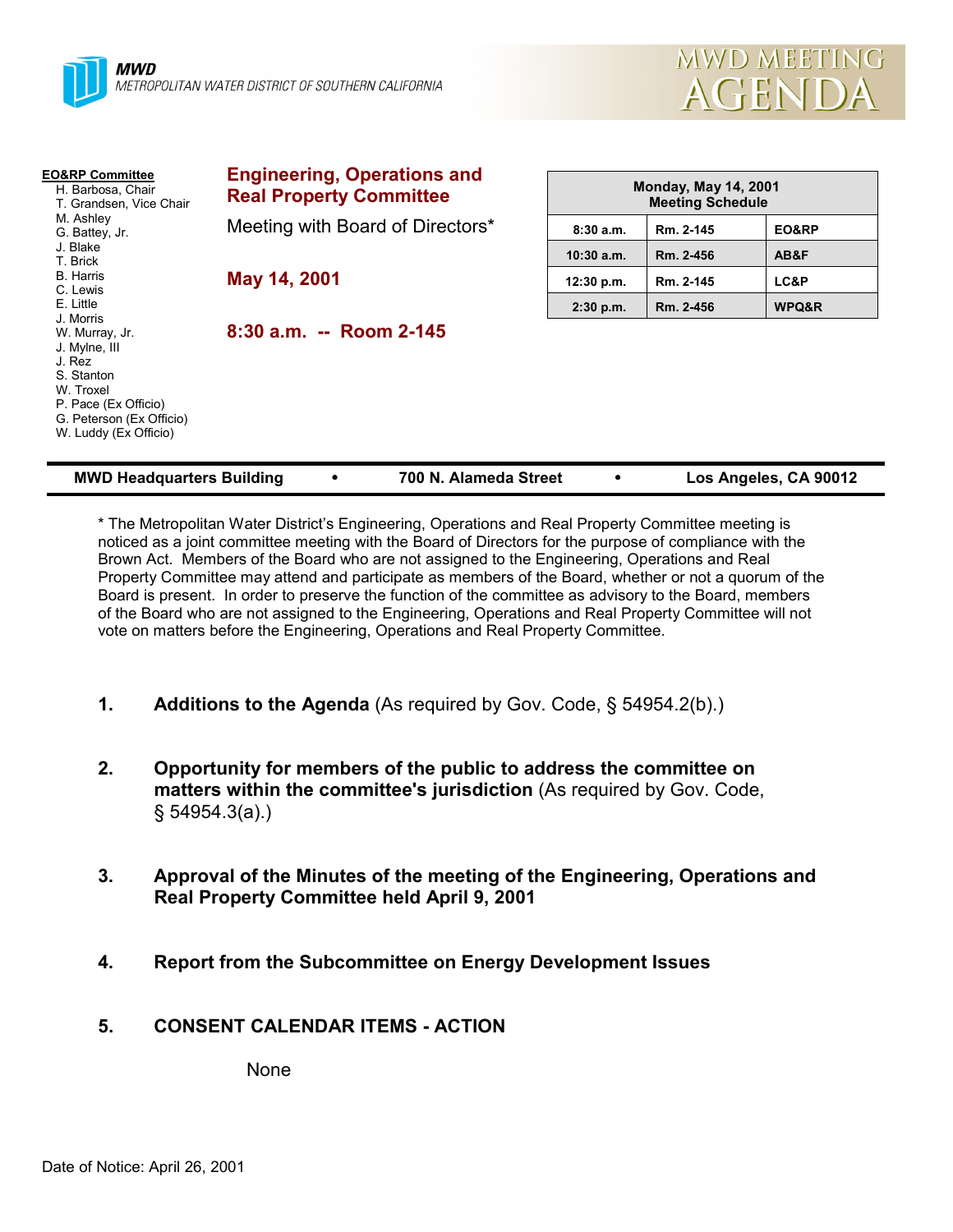# **6. OTHER BOARD ITEMS - ACTION**

**9-2** Award a \$2.2 million contract to Kiewit Pacific Co. for the construction of the South High Water Road at Diamond Valley Lake (Appn. 15123). (EO&RP)

## **7. BOARD INFORMATION ITEMS**

- **10-1** Status report for the Diamond Valley Lake Project for the month ending March 2001. (EO&RP)
- **10-2** Status report for the Inland Feeder Project for the month ending March 2001. (EO&RP) **[Any discussion of potential litigation to be heard in closed session. Conference** with legal counsel—significant exposure to litigation (two matters); to be heard in **closed session pursuant to Gov. Code ß 54956.9(b)]**

### **8. COMMITTEE ITEMS**

a. Oral report on Diamond Valley Lake recreation, Western Center, museum and parks.

### **9. GROUP MANAGERS' REPORTS**

- a. Water System Operations Managerís report on system operations.
- b. Corporate Resources Manager's report on engineering and real property activities.
- c. Status report on the State Water Project initiative. (EO&RP, WPQ&R)

### **10. FOLLOW-UP ITEMS**

a. Capital Projects and Key Activities Reporting

### **11. FUTURE AGENDA ITEMS**

### **12. ADJOURNMENT**